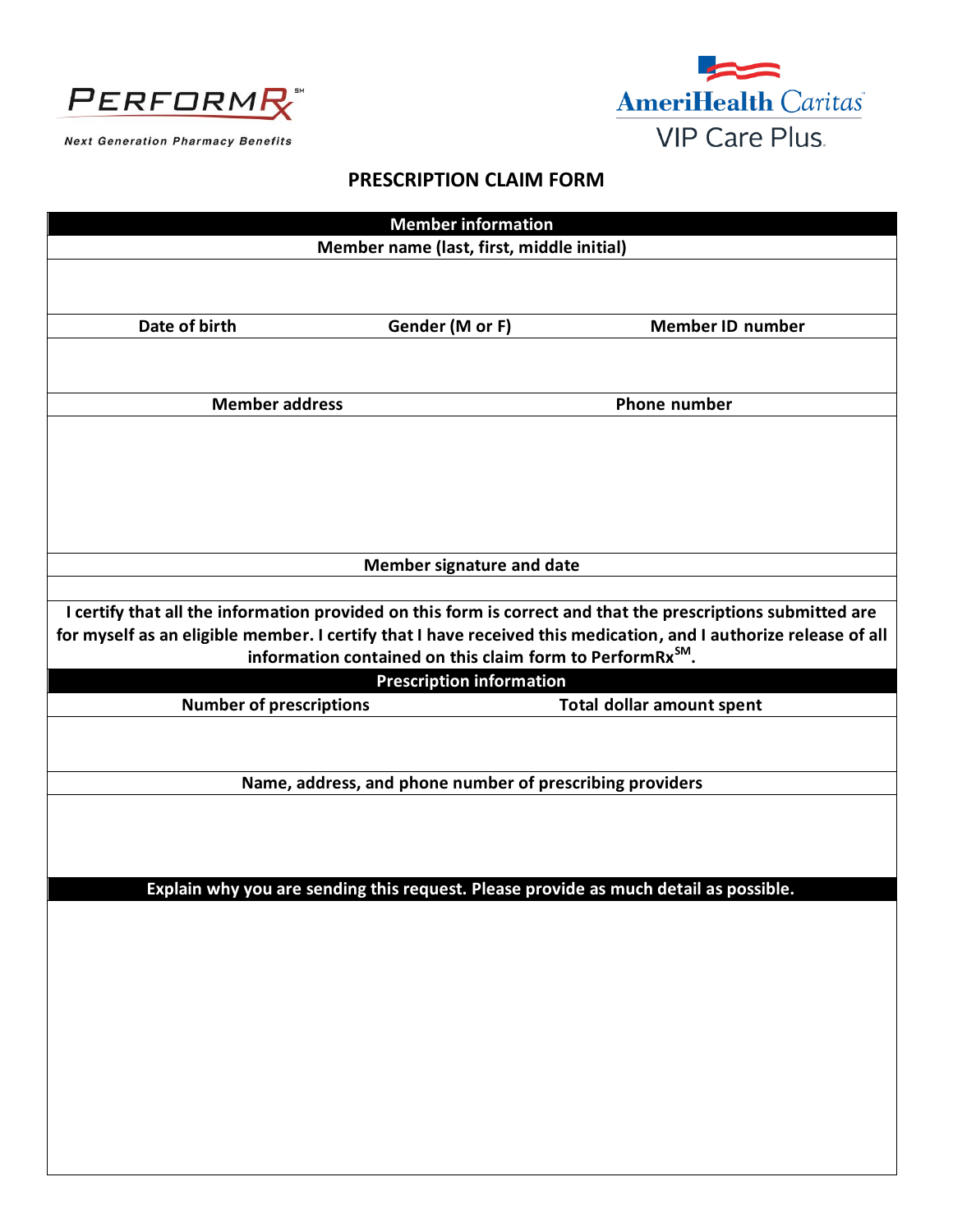**Please read the following page for instructions.**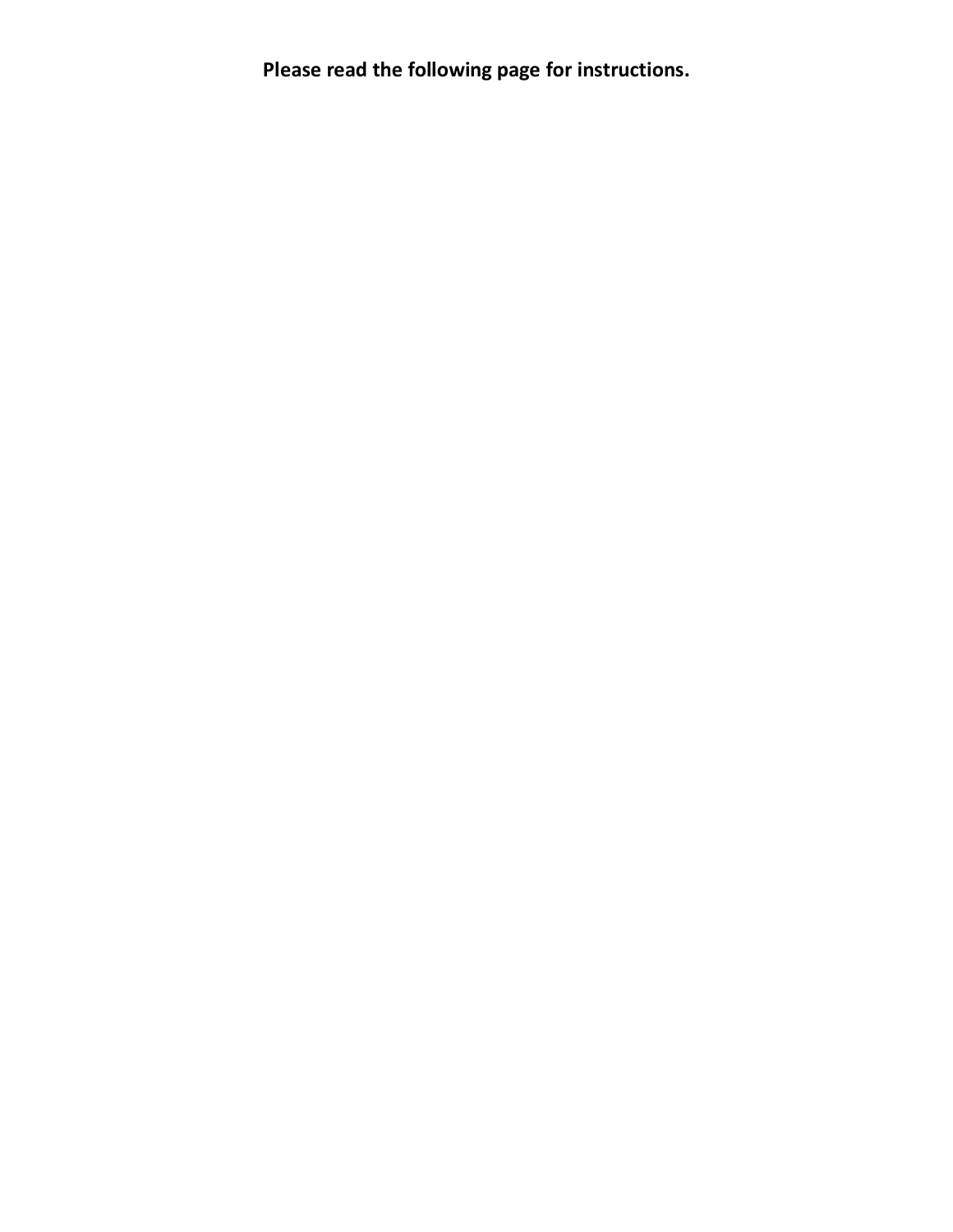**Please read the following instructions carefully and use them to complete the form.**